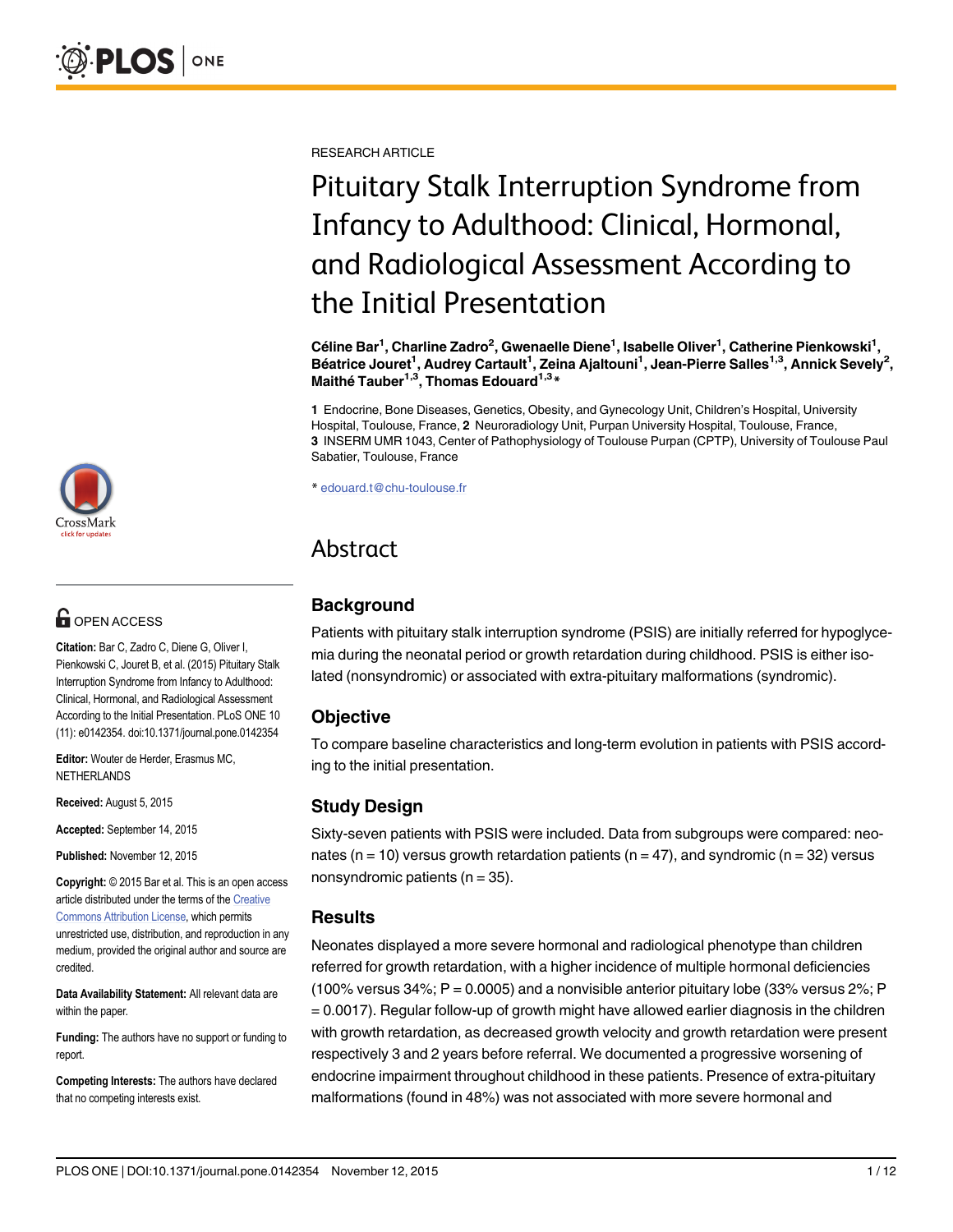<span id="page-1-0"></span>radiological characteristics. Growth under GH treatment was similar in the patient groups and did not vary according to the pituitary MRI findings.

# **Conclusions**

PSIS diagnosed in the neonatal period has a particularly severe hormonal and radiological phenotype. The progressive worsening of endocrine impairment throughout childhood justifies periodic follow-up to check for additional hormonal deficiencies.

# Introduction

Pituitary stalk interruption syndrome (PSIS) is characterized by the association of an absent or thin pituitary stalk, an absent or hypoplastic anterior pituitary lobe and/or an ectopic posterior pituitary lobe  $[1]$  $[1]$ . This syndrome belongs to the spectrum of midline abnormalities and is often associated with other midline extra-pituitary malformations  $[2-6]$  $[2-6]$  $[2-6]$  $[2-6]$  $[2-6]$ . PSIS is a frequent cause of congenital hypopituitarism and, although the exact prevalence is unknown, abnormal pituitary development has been reported in about half of the patients with congenital hypopituitarism  $[7]$  $[7]$ . It is a marker of severe and permanent hormonal impairment  $[8-11]$  $[8-11]$  $[8-11]$ .

To date, the underlying mechanisms involved in PSIS ontogenesis have remained unclear. Perinatal injury was first suspected owing to the high frequency of breech delivery, cesarean section, and neonatal asphyxia in patients with PSIS  $[12,13]$  $[12,13]$  $[12,13]$ . However, the findings of two thirds of patients without perinatal trauma, familial cases, and the frequent association with extra-pituitary malformations do not fit this hypothesis [[5,6,14](#page-10-0),[15](#page-11-0)]. The hypothesis of abnormal pituitary development during the embryonic period has more recently been proposed, and mutations of the genes involved in early development (the HESX1, LHX4, OTX2, SOX3, and PROKR2 genes) have indeed been found in patients with congenital hypopituitarism and PSIS. Although this genetic hypothesis is attractive, these gene mutations are nevertheless reported in less than 5% of patients with PSIS, suggesting that most of the genes involved have yet to be discovered  $[4,14,16]$  $[4,14,16]$  $[4,14,16]$ .

Patients with PSIS are most frequently referred for the evaluation of growth retardation in childhood. However, the diagnosis can also be made in neonates presenting with hypoglycemia and also in adults [[17](#page-11-0)]. To our knowledge, no study has focused on the neonatal form of PSIS and only a few studies have performed long-term follow-up of the endocrine impairment [\[18\]](#page-11-0). In the present study, we report the baseline characteristics, growth hormone response, and long-term evolution of patients with PSIS according to the initial presentation.

# Subjects and Methods

#### Patient population

This retrospective longitudinal study comprised all 67 patients (25 females and 42 males) with diagnosed PSIS who were regularly followed in our Endocrinology Unit at the Children's Hospital in Toulouse, France, between 1984 and 2014.

The diagnosis of PSIS was based on pituitary magnetic resonance imaging (MRI) findings of an absent or thin pituitary stalk associated with at least one of the following radiological features: 1) a nonvisible or hypoplastic anterior pituitary lobe and 2) a nonvisible or ectopic posterior pituitary lobe. The data of these patients were obtained by retrospective chart review.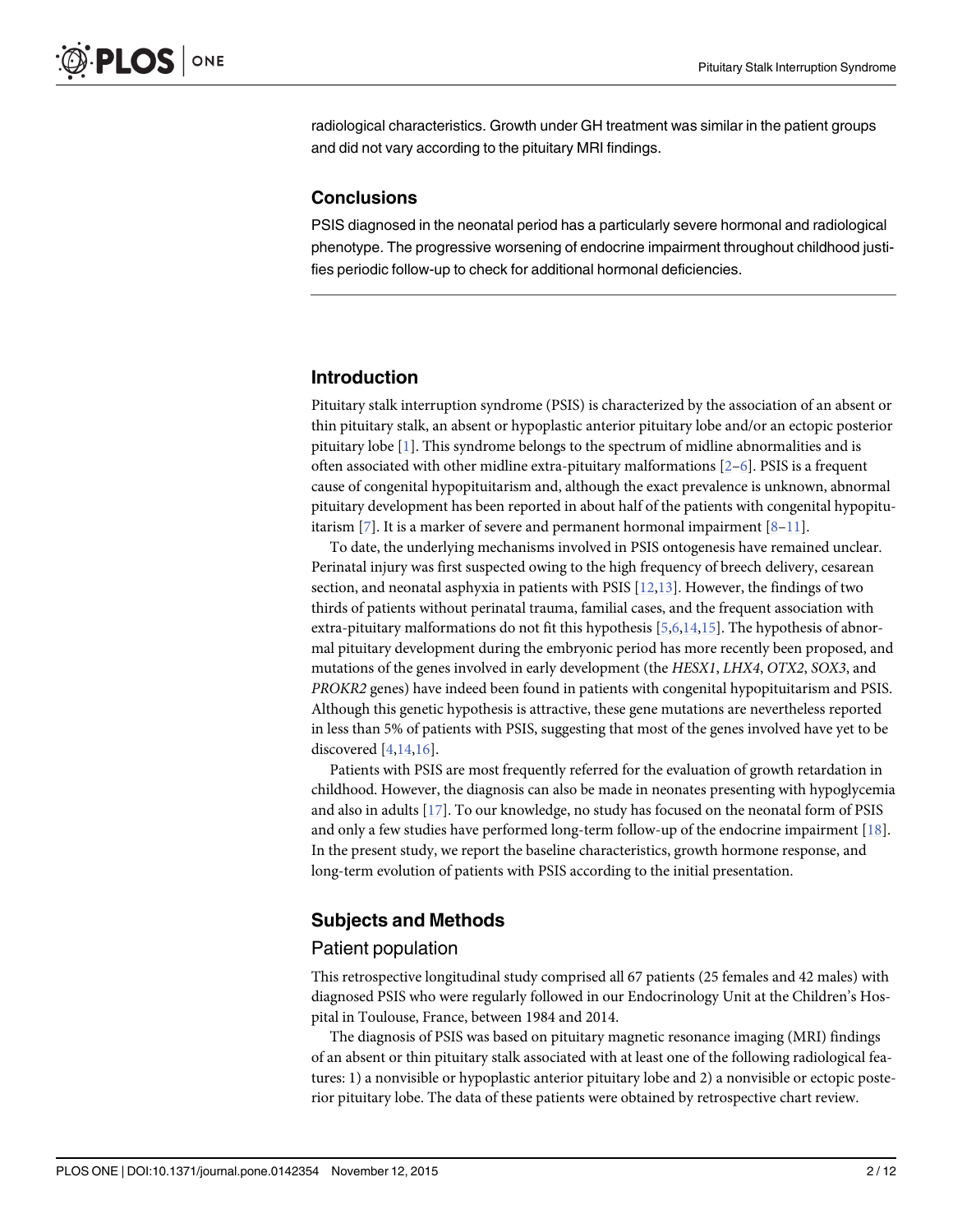<span id="page-2-0"></span>In line with our study objective, the following patient groups were distinguished. The "neonatal group" consisted of 10 children with PSIS diagnosis stemming from neonatal hypoglycemia, whereas the "growth retardation group" consisted of 47 children with diagnosis stemming from growth retardation. The "syndromic group" consisted of 32 children with PSIS associated with extra-pituitary malformations (in cerebral, ocular, dental, craniofacial, cardiac, or digestive systems), whereas the "nonsyndromic group" consisted of 35 children without an associated malformation.

The study protocol was approved by the Research Ethics Committees of the Purpan University Hospital in Toulouse, France. Written informed consent of the children or their parents was not judged necessary for this kind of retrospective study. Patient information was anonymized and de-identified prior to analysis.

#### Personal history and anthropometric measurements

Family history, perinatal characteristics of the patients (including delivery conditions, gestational age, birth measurements, neonatal hypoxemia, hypoglycemia, jaundice, micropenis, and/or cryptorchidism) and associated malformations (including midline abnormalities) were collected.

Birth length, weight, and head circumference were expressed as standard deviation score (SDS) according to Usher and MacLean's tables [[19\]](#page-11-0). Small for gestational age (SGA) was defined as a birth length and/or weight for gestational age below -2 SDS. An Apgar score below 7 was considered as neonatal distress.

Height, weight, and body mass index (BMI) measurements were converted to age- and sexspecific SDS on the basis of published reference data [[20,21](#page-11-0)].

#### Biochemical measurements

Hormones were measured using standard procedures and serum insulin-like growth factor 1 (IGF1) levels were converted to age- and sex-specific SDS, as previously described [\[22\]](#page-11-0).

Growth hormone deficiency (GHD) was defined as a GH peak of less than 10 μg/L after two stimulation tests. TSH deficiency was defined as a low serum T4 level (< 9 pg/ml) associated with an inappropriate low or normal serum TSH level  $(< 5$  mU/L). ACTH deficiency was defined as a serum cortisol level at 08.00 h less than 70 mg/L associated with an inappropriate low or normal ACTH level (< 60 pg/ml). The gonadotropic axis was tested in patients before 6 months of age ("mini-puberty") or at postpubertal age (i.e., over 13 years for females and 15 years for males). Gonadotropic deficiency was defined as delayed or absent pubertal development with low serum testosterone or estradiol levels associated with blunted LH/FSH response to a GnRH stimulation test. Prolactin (PRL) deficiency and hyperprolactinemia were defined as basal serum PRL levels less than 5 ng/mL and above 25 ng/mL, respectively. Combined pituitary hormone deficiency (CPHD) was defined as the presence of hormone deficits affecting at least two anterior pituitary hormone lineages, as opposed to isolated GHD (IGHD). When there were clinical findings such as polyuriapolydipsia, a water restriction test was also performed to rule out diabetes insipidus  $(n = 3)$ .

#### Pituitary and brain MRI

MRI was performed with sagittal and coronal T1-weighted sequences and axial T2-weighted sequences. All MRI results were reviewed by the same investigator (CZ) who was not aware of the clinical or endocrine data. Anterior pituitary height was measured and compared with normal values for age  $[23]$  $[23]$ . The pituitary stalk was considered to be interrupted when not visible over its entire length, thin when its size was below 1 mm with a very spindly appearance, and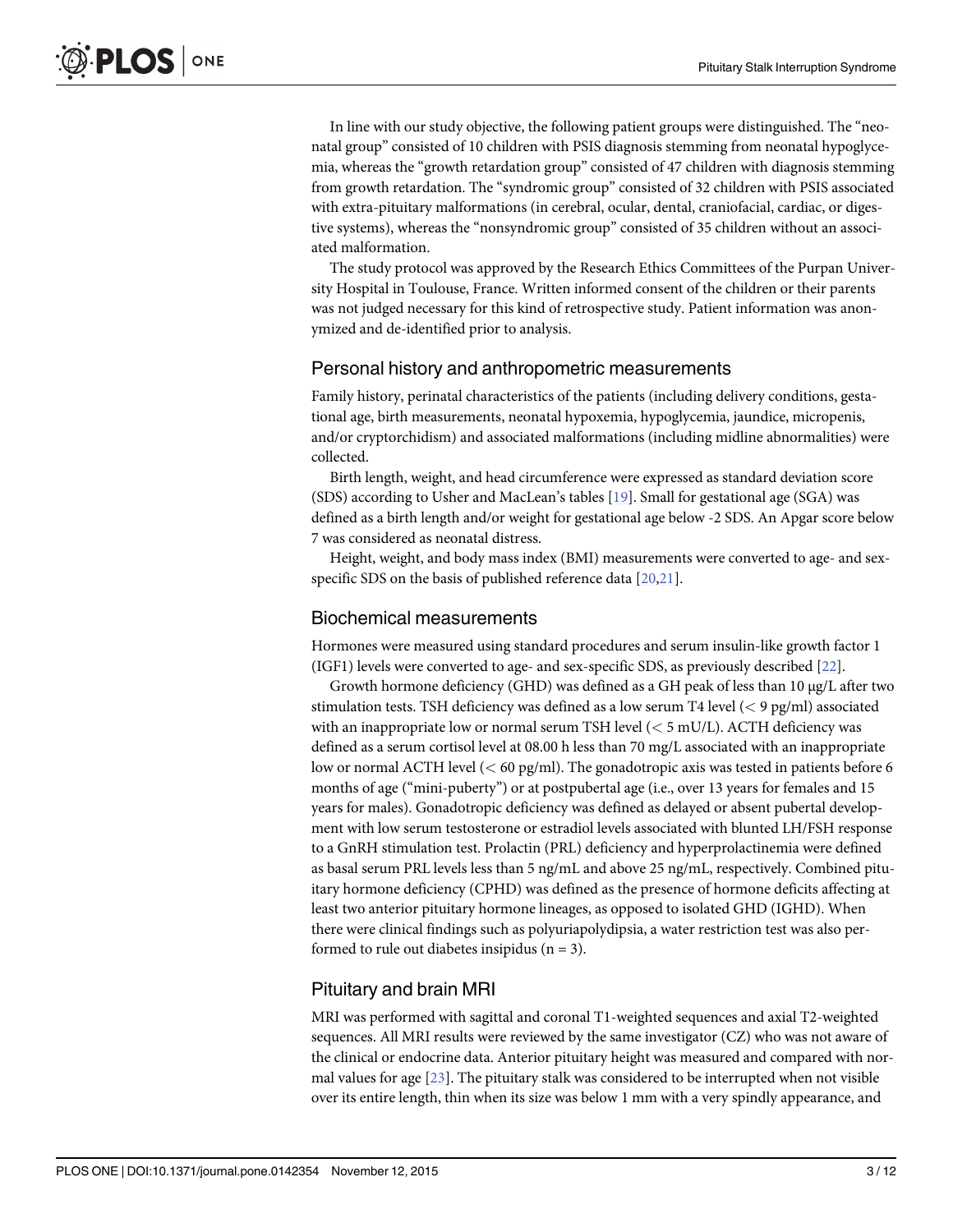<span id="page-3-0"></span>absent when not visible at all. Spontaneous hypersignal of the posterior pituitary determined its presence and location. Associated cerebral malformations and midline abnormalities were also sought.

#### Follow-up

After starting growth hormone (GH) treatment, children were seen every 6 months for as long as growth continued. Height and weight measurements were obtained at each visit, whereas biochemical measurements were performed every year. Evaluation of the other anterior pituitary functions was performed at diagnosis and repeated during follow-up visits. Twenty-one patients reached their final height and were reevaluated at completion of growth.

# Statistical analyses

Differences between the groups were tested for significance using Mann-Whitney's U-test. Group differences in dichotomous variables were tested for significance using the chi square test. Associations are given as Pearson correlations or Spearman rank correlations, as appropriate.

Multiple regression analysis was used to assess potential predictors of hormonal impairment (coding: IGHD = 1; IGHD and TSH or ACTH deficiency = 2; IGHD and TSH and ACTH deficiency = 3). Gender (coding: male = 1; female = 2), associated extra-pituitary malformations (coding: absence of malformation = 1; presence of malformation = 2), and anterior pituitary abnormality on MRI (coding: anterior pituitary present  $= 1$ ; anterior pituitary not visible  $= 2$ ) were introduced as independent variables.

Multiple regression analysis was also used to assess potential predictors of height gain under GH treatment. Age, gender (coding: male = 1; female = 2), height (SDS), hormonal impairment severity (coding: IGHD = 1; IGHD and TSH or ACTH deficiency = 2; IGHD and TSH and ACTH deficiency = 3), and anterior pituitary abnormality on MRI (coding: anterior pituitary present  $= 1$ ; anterior pituitary not visible  $= 2$ ) were introduced as independent variables.

The effect of potential predictor variables was assessed in the stepwise mode. All tests were two-tailed and throughout the study  $P < 0.05$  was considered significant. These calculations were performed using SPSS software, version 11.5 for Windows (SPSS Inc., Chicago, IL, USA).

# **Results**

#### General data

Patients were referred for neonatal hypoglycemia ( $n = 10$ , 15%), growth retardation ( $n = 47$ , 70%), or malformation (n = 10, 15%). All cases were sporadic. There was no documentation of consanguineous parents and no family history of PSIS or CPHD.

As previously described, there was a male predominance with a sex ratio of 1.7 (42 males / 25 females) without difference between groups. Clinical, biochemical, and radiological characteristics were similar in girls and boys and therefore the results of the patients were analyzed as a single group; these features are summarized in [Table 1](#page-4-0). Median age at diagnosis was 2.5 years (range: from birth to 16.3 years of age) but varied significantly according to the initial presenta-tion, with neonatal and syndromic patients being diagnosed earlier as expected ([Table 1](#page-4-0)). Median height was -2.8 SDS (range: -5.8 to 1.1 SDS) with a bone age retardation of 2.1 years (range: -1.8 to 5.1 years). Evaluation of pretreatment growth curves, available in 33 of 47 children with growth retardation, revealed that growth trajectories started to cross the SDS curves in a downward direction at a median age of 1.0 year (range: 0.3 to 6.0 years), reaching -2 SDS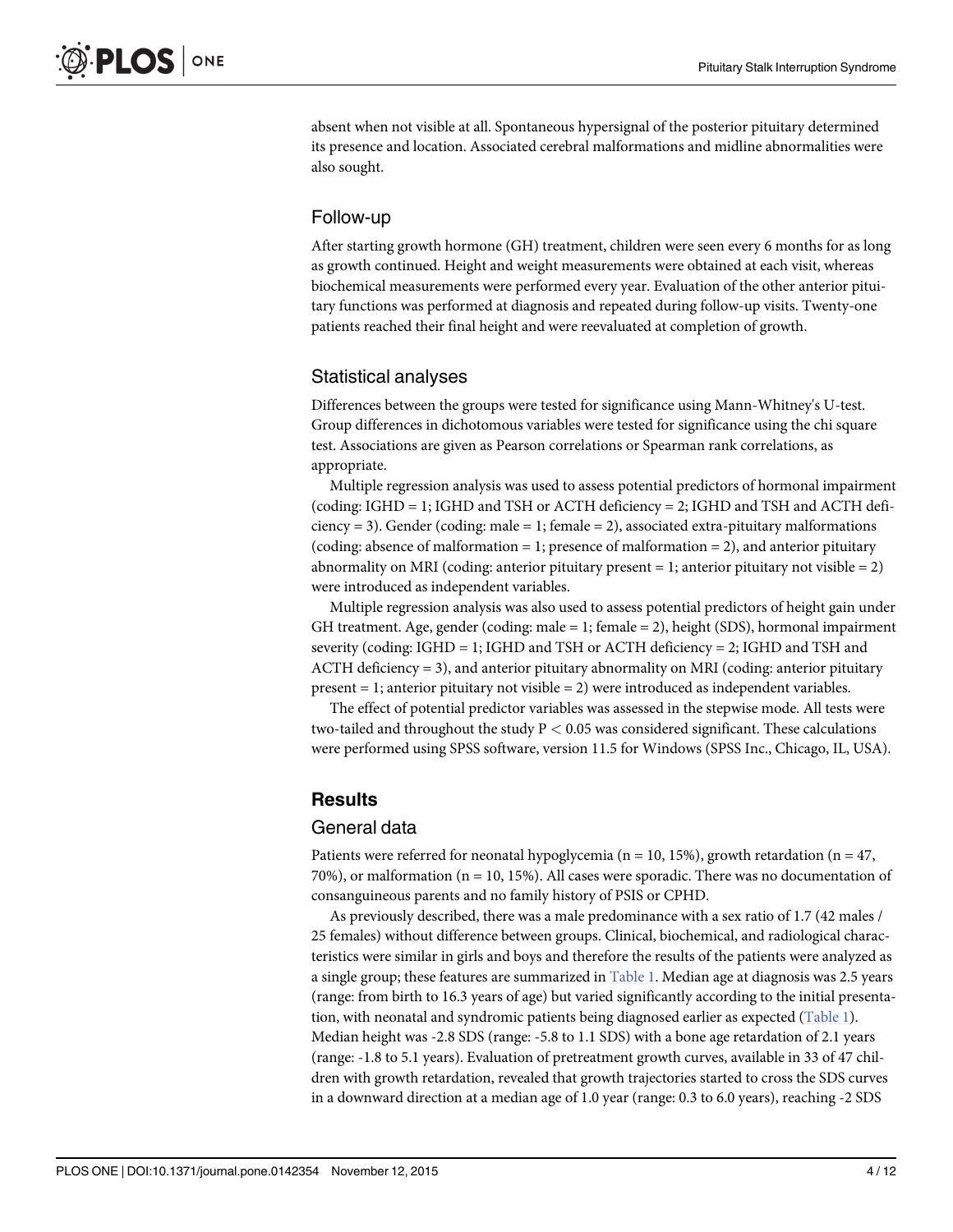<span id="page-4-0"></span>

|                            | <b>PSIS patients</b> | <b>Neonatal</b>       | <b>Growth retardation</b>  | P        | <b>Syndromic</b>       | Non-syndromic        | P      |
|----------------------------|----------------------|-----------------------|----------------------------|----------|------------------------|----------------------|--------|
| Number of patients         | 67                   | 10                    | 47                         |          | 32                     | 35                   |        |
| <b>History</b>             |                      |                       |                            |          |                        |                      |        |
| Hypoglycemia (%)           | 25%                  | 100%                  | 14%                        | < 0.0001 | 34%                    | 17%                  | 0.1054 |
| Jaundice (%)               | 22%                  | 30%                   | 16%                        | 0.3005   | 25%                    | 20%                  | 0.6238 |
| Micropenis (%)             | 31%                  | 57%                   | 9%                         | 0.0390   | 42%                    | 22%                  | 0.1553 |
| Cryptorchidism (%)         | 24%                  | 14%                   | 26%                        | 0.5176   | 21%                    | 26%                  | 0.7030 |
| <b>Clinic</b>              |                      |                       |                            |          |                        |                      |        |
| Age at diagnosis (years)   | 2.5(0.0; 16.3)       | 0(0; 0.9)             | $4.1$ (0.7; 16.3)          | < 0.0001 | 1.4(0; 16.3)           | 4.1(0; 13.3)         | 0.0004 |
| Gender (%M/%F)             | 63% / 37%            | 70% / 30%             | 61% / 39%                  | 0.6097   | 59% / 41%              | 66% / 34%            | 0.5920 |
| Height (SDS)               | $-2.8(-5.8; 1.1)$    | $-2.2$ $(-5.2; 1.1)$  | $-2.9$ $(-5.3, -1.6)$      | 0.1518   | $-2.9$ $(-5.8; 0.6)$   | $-2.8$ $(-5.2; 1.1)$ | 0.7627 |
| Height-TH (SDS)            | $-2.8(-6.1; 1.6)$    | $-3(-6.1; 1.6)$       | $-2.8$ ( $-5.5$ ; $-0.9$ ) | 0.9057   | $-2.7$ ( $-5.5$ ; 0.5) | $-2.8(-6.1; 1.6)$    | 0.5082 |
| BMI (SDS)                  | $-0.4$ $(-3.2; 5.7)$ | $0.2$ ( $-1.2$ ; 2.4) | $-0.5$ $(-3.2; 3.3)$       | 0.0881   | $-0.3$ $(-3.2; 5.7)$   | $-0.4$ $(-3.1; 2.6)$ | 0.5762 |
| <b>MRI</b>                 |                      |                       |                            |          |                        |                      |        |
| <b>Pituitary stalk</b>     |                      |                       |                            |          |                        |                      |        |
| not visible                | 6%                   | 10%                   | 2%                         | 0.2428   | 13%                    | 0%                   | 0.0310 |
| interrupted                | 81%                  | 90%                   | 82%                        | 0.5309   | 72%                    | 89%                  | 0.0843 |
| thin                       | 13%                  | 0%                    | 16%                        | 0.1764   | 16%                    | 11%                  | 0.6149 |
| <b>Anterior pituitary</b>  |                      |                       |                            |          |                        |                      |        |
| not visible                | 11%                  | 33%                   | 2%                         | 0.0017   | 13%                    | 9%                   | 0.5640 |
| hypoplastic                | 86%                  | 67%                   | 96%                        | 0.0089   | 83%                    | 88%                  | 0.5735 |
| normal                     | 3%                   | 0%                    | 2%                         | 0.6401   | 3%                     | 3%                   | 0.9283 |
| <b>Posterior pituitary</b> |                      |                       |                            |          |                        |                      |        |
| not visible                | 12%                  | 20%                   | 7%                         | 0.1942   | 19%                    | 6%                   | 0.1002 |
| ectopic                    | 83%                  | 70%                   | 88%                        | 0.1343   | 81%                    | 86%                  | 0.6222 |
| normal                     | 5%                   | 10%                   | 5%                         | 0.4967   | 0%                     | 9%                   | 0.0902 |

#### [Table 1.](#page-3-0) Clinical and radiological characteristics at baseline of the 67 patients with PSIS and the subgroups.

Values are medians (range) or percentages as indicated. P values were calculated using the Mann-Whitney test

doi:10.1371/journal.pone.0142354.t001

at a median age of 2.0 years (range: 0.5 to 10.2 years), that being two years before the diagnosis was made.

Concerning neonatal findings, most patients were born full-term (median: 39.7 weeks of gestational age; range:  $27$  to  $42$ ), with only 7 patients born prematurely ( $\lt 37$  weeks of gestational age). Birth weight was in the normal range (median: -0.2 SDS; range: -2.8 to 2.6 SDS) and birth length was in the lower normal range (median SDS of -0.9; range -3.8 to 2.7) without difference between groups; SGA was found in about 10% of patients. The incidences of breech delivery, cesarean section, and neonatal distress were high (respectively 19, 34, and 26%) without difference between groups.

Features suggestive of neonatal hormonal deficiency (hypoglycemia, jaundice, and/or micropenis/cryptorchidism in males) were found in 28 of 67 patients (42%) among which 14 of the growth retardation group (30%). As expected, male patients with LH/FSH deficiency had a higher incidence of micropenis (60% versus 5%;  $P = 0.0004$ ) and cryptorchidism (45%) versus 5%;  $P = 0.0067$ ) than patients with a normal gonadotropic axis.

As all patients had GHD, it was not possible to investigate the respective roles of GH and gonadotropic hormones in the origin of genital abnormalities. All patients with hypoglycemia had GHD and ACTH deficiencies.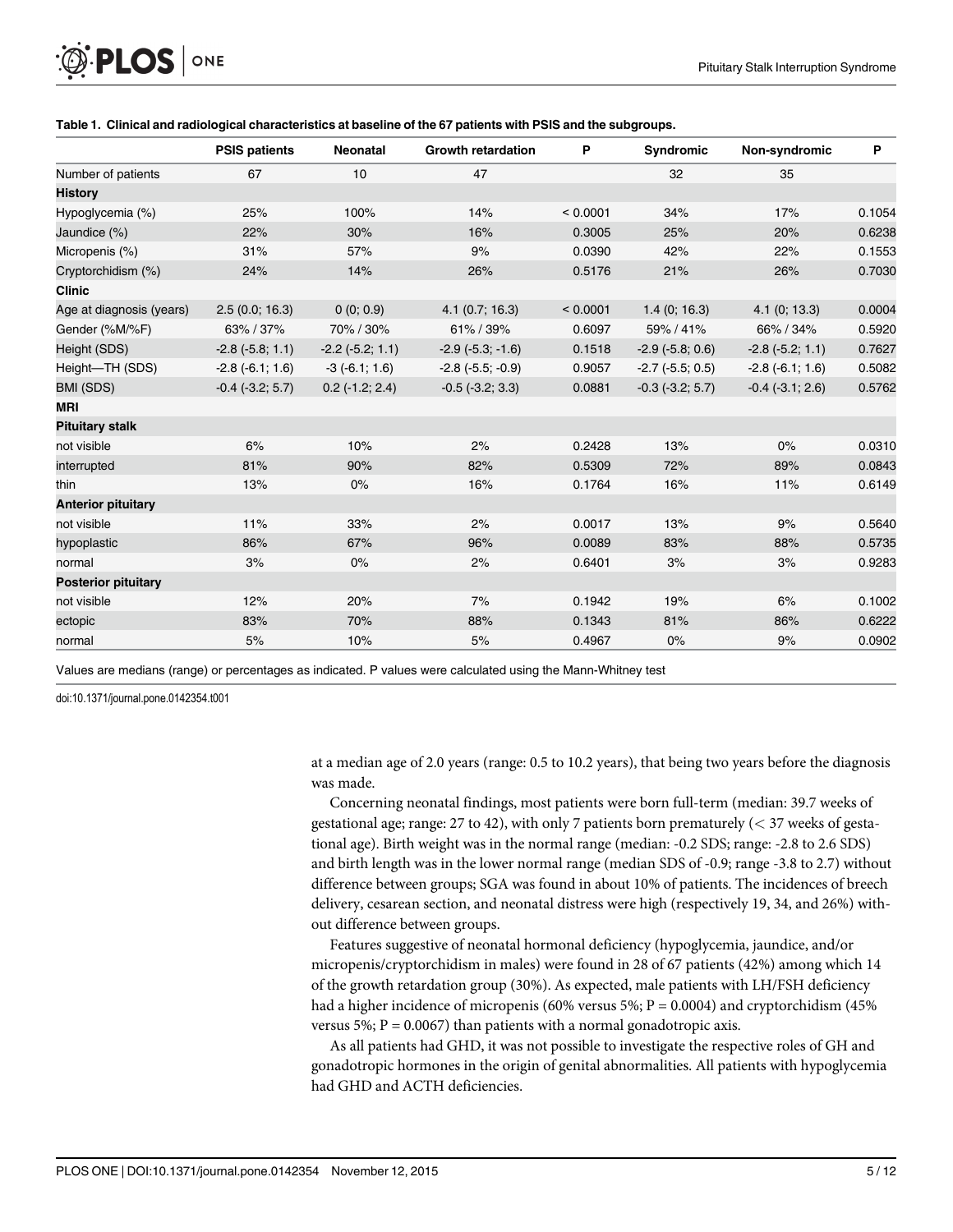<span id="page-5-0"></span>Although malformation was the presenting symptom in 10 patients, extra-pituitary malformations were found in 32 patients (48%) after initial evaluation, especially in the central nervous system ( $n = 16, 50\%$ ) and the craniofacial structures ( $n = 11, 34\%$ ) ([Table 2](#page-6-0)).

Genetic screening was performed in 25 syndromic patients (78%) and revealed three chromosomal abnormalities but no genetic abnormalities [\(Table 2\)](#page-6-0); it was also performed in 10 nonsyndromic patients (29%) and was normal in all cases.

# Imaging evaluation

The MRI findings showed that neonatal patients more often had no visible (33% versus 2%;  $P = 0.0017$ ) or a smaller (1.5 versus 2.8 mm;  $P = 0.0026$ ) anterior pituitary lobe than patients with growth retardation  $(Table 1)$  $(Table 1)$ . Anterior pituitary height SDS was positively correlated with IGF1 SDS ( $R = 0.151$ ;  $P = 0.0143$ ).

# Hormonal status

All patients had GHD at diagnosis. Seventy seven percent of patients had complete GHD and the median GH peak during hypoglycemia or under stimulation test was 1.4 μg/L. At diagnosis, GHD was isolated (i.e., IGHD) in 35 patients (52%) and associated with other hormonal deficiency (i.e., CPHD) in 32 patients (48%).

The frequency of IGHD versus CPHD and the number of hormone deficits did not differ between the syndromic and nonsyndromic patients. In contrast, patients diagnosed in the neonatal period had greater hormonal impairment than growth retardation patients at diagnosis (Fig  $1A$ ). Thus, CPHD was found in all patients of the neonatal group and 34% of the patients with growth retardation ( $P = 0.0005$ ). Interestingly, we were able to document a progressive worsening of the endocrine impairment in 21 patients of the growth retardation group followed until final height attainment, with a total follow-up duration ranging from 7.3 years to 16.6 years (median: 11.8 years) [\(Fig 1B\)](#page-7-0). Reevaluation at completion of growth of these 21 patients showed that 17 patients (81%) presented with CPHD (Fig  $1\text{A}$ ); this frequency was no longer different from that of neonatal patients ( $P = 0.2043$ ).

The gonadotropic axis was evaluated in neonates (during "mini-puberty") and in patients of postpubertal age. LH/FSH deficiency was found in 9 of 10 neonates (90%) and 12 of 21 patients with growth retardation (57%); this was not statistically different ( $P = 0.1522$ ).

Serum prolactin levels were available in 32 patients. They were low in 4 patients (12%) and increased in 14 patients (44%), suggesting a hypothalamic-pituitary disconnection (i.e., loss of normal dopaminergic inhibition of the PRL secretion). Only 3 patients (4%) presented with diabetes insipidus.

Multivariate studies showed that nonvisible anterior pituitary was an independent risk factor in terms of severity of hormonal impairment ( $P = 0.0342$ ), but not gender or associated extra-pituitary malformations.

# Response to growth hormone treatment

Growth under GH treatment was similar in the groups with a median height gain SDS of 1.2 (range:  $-1.4$  to  $4.4$  SDS) after one year and 1.7 (range:  $-0.4$  to 3.0) after 2 years [\(Fig 2](#page-8-0)). For the 21 patients who reached their adult height, median height gain SDS was 2.3 (range: 0.7 to 5.4 SDS) with an adult height SDS of -0.3 (range: -2.0 to 1.7 SDS) and a difference from target height SDS of 0.2 (range: -2.7 to 1.4 SDS).

Multivariate studies showed that height SDS at baseline was negatively associated with height gain after 2 years of GH treatment.  $(R = -0.590; P = 0.0001)$ , but not other determinants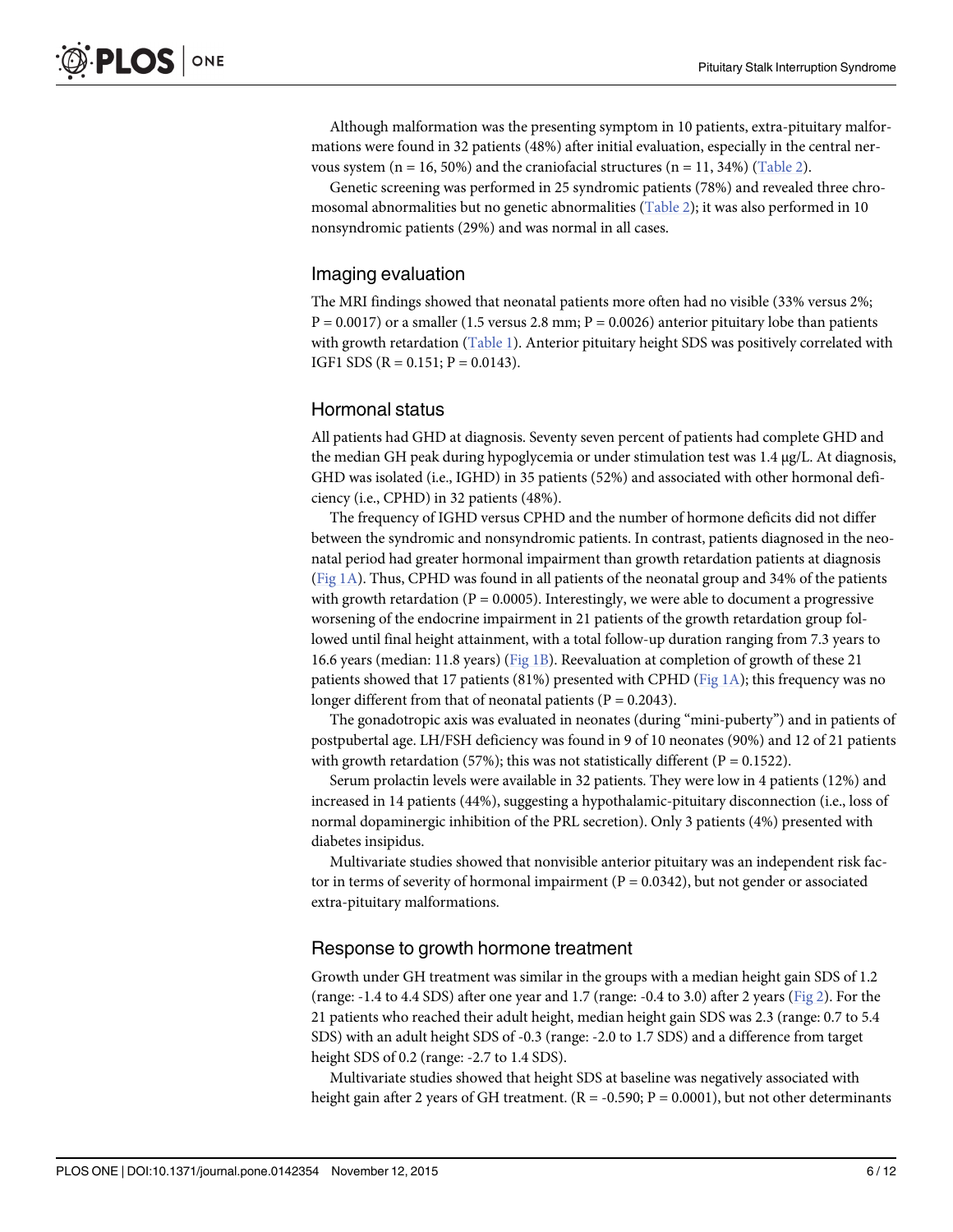<span id="page-6-0"></span>

| <b>O PLOS</b> ONE |  |
|-------------------|--|
|-------------------|--|

| Gender | Age at diagnosis<br>(years) | <b>Associated malformations</b>                                                              | <b>Molecular analysis</b>           |
|--------|-----------------------------|----------------------------------------------------------------------------------------------|-------------------------------------|
| M      | 0.0                         | Agenesis of corpus callosum                                                                  |                                     |
| M      | 0.0                         | <b>ASD</b>                                                                                   | OTX2, LHX4 negative                 |
| М      | 0.1                         | Incisor agenesis, nasal pyriform aperture stenosis                                           |                                     |
| M      | 0.1                         | <b>ASD</b>                                                                                   |                                     |
| м      | 0.1                         | Incisor agenesis, nasal pyriform aperture stenosis, bicuspidia, iris coloboma,<br><b>VSD</b> | LHX4, HESX1, PROKR2 negative        |
| М      | 0.2                         | Agenesis of corpus callosum, frontal encephalomeningocele, iris coloboma                     | SOX3, HESX1, LHX4 negative          |
| F      | 0.4                         | Right frontal cortical dysplasia, VSD                                                        |                                     |
| м      | 0.5                         | Mega cisterna magna                                                                          |                                     |
| F      | 0.5                         | White matter heterotopia, Chiari I malformation                                              | LHX4 negative                       |
| м      | 0.7                         | Ventricular dilatation, bifid tongue, frontal angioma                                        | SOX3 negative                       |
| F      | 0.7                         | Incisor agenesis                                                                             | LHX4 negative                       |
| F      | 0.8                         | Lobar holoprosencephaly, absent septum pellucidum, hydrocephalus                             | <b>HESX1</b> negative               |
| F      | 0.8                         | Optic nerve and chiasm hypoplasia, nodular gray matter heterotopia                           | HESX1, LHX4, OTX2, SOX2<br>negative |
| F      | 1.2                         | Optic nerve and chiasm hypoplasia, SOD, gray matter heterotopia, VSD                         | <b>HESX1</b> negative               |
| М      | 1.2                         | Right optic nerve hypoplasia                                                                 | HESX1, LHX4, OTX2 negative          |
| F      | 1.3                         | Left optic nerve hypoplasia                                                                  | <b>HESX1</b> negative               |
| м      | 1.3                         | Optic nerve and chiasm hypoplasia                                                            | HESX1, SOX2 negative                |
| м      | 1.4                         | Ogival palate, ocular hypertelorism                                                          | RSK2, SOX3, CGH array negative      |
| М      | 1.6                         | Chiari I malformation, incisor agenesis, nasal pyriform aperture stenosis                    |                                     |
| М      | 1.9                         | Optic nerve and chiasm hypoplasia, arachnoid cyst                                            | HESX1, PIT1, OTX2, FMR1<br>negative |
| F      | 1.9                         | Chiari I malformation                                                                        |                                     |
| F      | 2.3                         | Fusion of right lateral semi-circular canal with vestibule                                   | 15q24 microdeletion                 |
| М      | 2.4                         | Rectal duplication                                                                           | TW1, LHX4, SOX3, HESX1<br>negative  |
| F      | 2.5                         | Transsphenoidal encephalocele, cleft palate                                                  | <b>HESX1</b> negative               |
| F      | 3.5                         | VSD, anal stenosis                                                                           | Tetrasomy 22pter-q11.1              |
| м      | 3.8                         | Blepharophimosis ptosis epicanthus inversus syndrome                                         |                                     |
| м      | 3.8                         | Retrocerebellar arachnoid cyst, mammillary tubercle hyperplasia                              | SOX3, HESX1, LHX4 negative          |
| F      | 7.8                         | Incisor agenesia                                                                             | HESX1, LHX4, OTX2, PIT1<br>negative |
| F      | 8.8                         | Mega cisterna magna, cerebellar vermian atrophy, atrial septal defect                        | Trisomy 12 mosaicism                |
| M      | 11.4                        | Cleft lip palate, nasal hypoplasia                                                           |                                     |
| м      | 13.7                        | Cleft lip palate                                                                             |                                     |
| M      | 16.3                        | Agenesis of corpus callosum, cortical dysplasia, retrocerebellar arachnoid<br>cyst           | CGH array, LHX4, HESX1 negative     |

#### [Table 2.](#page-5-0) Characteristics of patients with extra-pituitary malformations (syndromic group).

SOD: septo-optic dysplasia, ASD: atrial septal defect, VSD: ventricular septal defect

doi:10.1371/journal.pone.0142354.t002

(age, gender, presence of malformation, nonvisible anterior pituitary lobe, and severity of hormonal impairment).

The adult height SDS was positively correlated with the target height ( $R = 0.516$ ;  $P = 0.0184$ ) and the height gain between diagnosis and adult height was negatively correlated with the height at baseline (R = -0.472; P = 0.0998).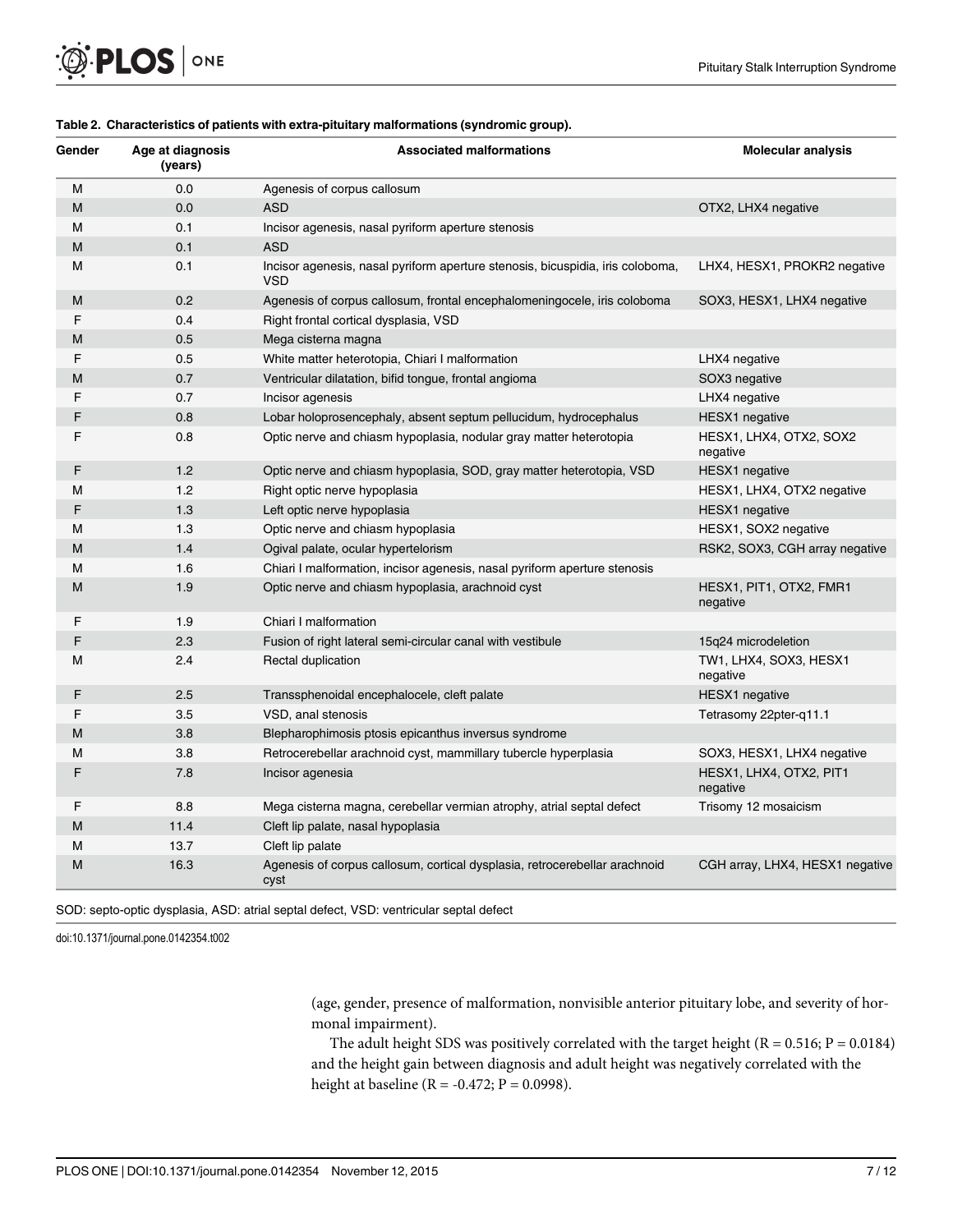<span id="page-7-0"></span>



[Fig 1. E](#page-5-0)volution of the hormonal impairment according to the initial presentation. (A) Frequency of GH, ACTH and/or TSH deficiencies in neonates ( $n = 10$ ) and patients with growth retardation, at baseline ( $n = 47$ ) and at final height (n = 21). Significant statistical difference in the number of cases of combined pituitary hormone deficiency between groups of neonates and patients with growth retardation: \*\* P < 0.001 (chi square test). The gonadotropic axis was evaluated in neonates (during "mini-puberty") and in patients of postpubertal age. LH/FSH deficiency was found in 9 of 10 neonates (90%) and 12 of 21 patients with growth retardation at final height (57%); this was not statistically different (P = 0.1522). (B) Evolution of ACTH, and TSH deficiencies throughout childhood in patients with growth retardation who reached their final height  $(n = 21)$ . All patients had GHD at diagnosis.

doi:10.1371/journal.pone.0142354.g001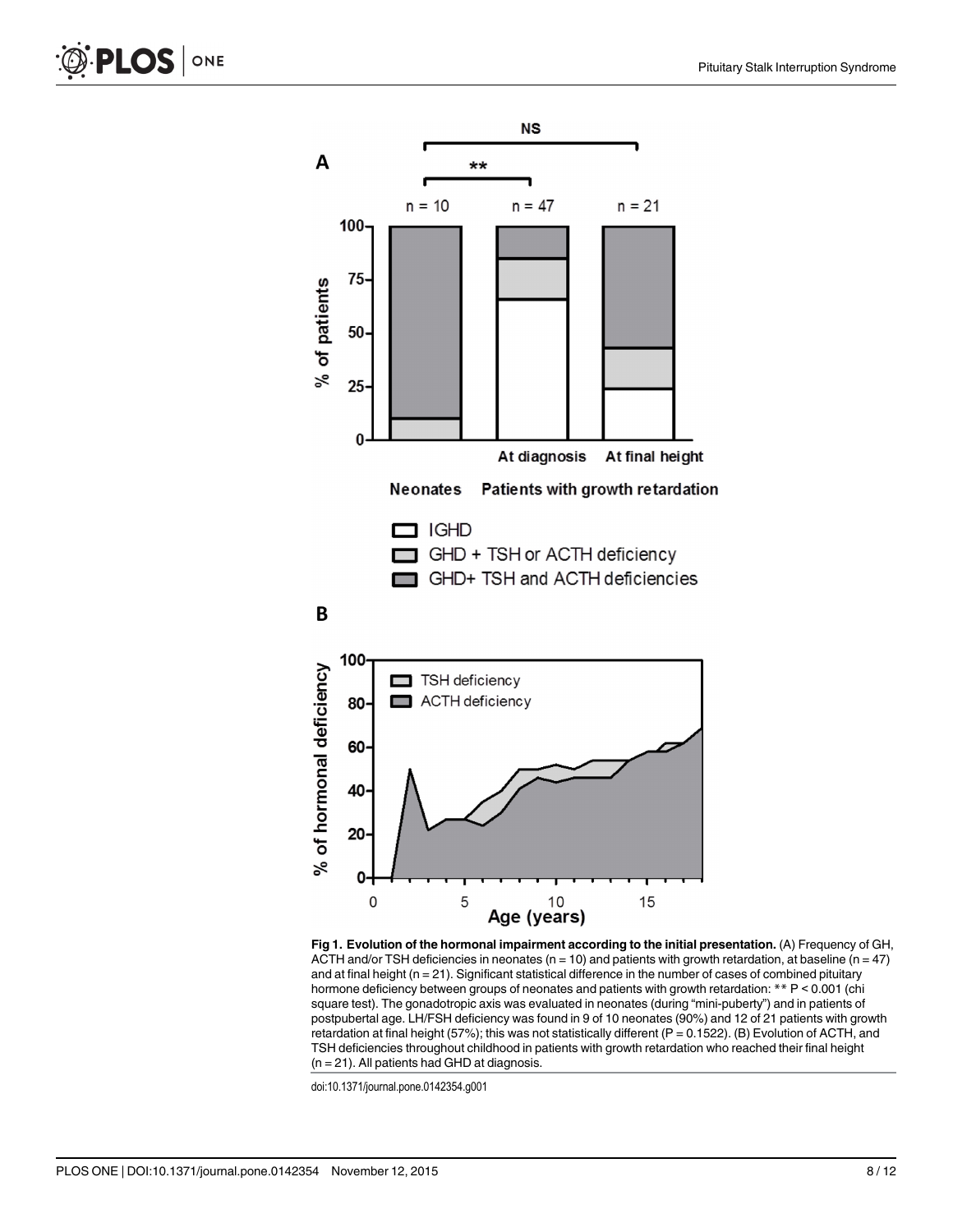<span id="page-8-0"></span>



with interquartile ranges. Significant statistical differences between height SDS at baseline and others time points: \*\*\* P < 0.0001 (2-way repeated-measures ANOVA plus Bonferroni post-test).

doi:10.1371/journal.pone.0142354.g002

#### **Discussion**

In the present study, we described the clinical, hormonal and radiological characteristics at baseline and during long-term follow-up in a large cohort of patients with PSIS according to the initial presentation.

Only a few patients (15%) were referred for hypoglycemia during the neonatal period but interestingly they all presented with a particularly severe form of PSIS. Indeed, CPHD was found in all patients of the neonatal group and it was complete (i.e., associating GH, ACTH, TSH and LH/FSH deficiencies) in 9 of 10 patients. This severe phenotype was related to more severely abnormal pituitary development (i.e., anterior pituitary lobe not visible or smaller) than in patients diagnosed later on the basis of growth retardation. Abnormalities of the hypothalamic—pituitary region have been reported to be related to the severity of anterior pituitary dysfunction  $[2,3,13,14]$  $[2,3,13,14]$  $[2,3,13,14]$  $[2,3,13,14]$  $[2,3,13,14]$ . Similarly, we demonstrated that anterior pituitary lobe size was correlated with the IGF1 level and that a nonvisible lobe was an independent risk factor in terms of severity of hormonal status. In contrast, we found no correlation between anterior pituitary hormone deficiencies and the abnormality of the pituitary stalk.

As previously reported, most patients (70%) were initially brought to medical attention as children with growth retardation  $[24,25]$  $[24,25]$  $[24,25]$  $[24,25]$  $[24,25]$ . The median age at diagnosis of these patients was about 4 years, which is in accordance with published data  $[6,14,18,25-27]$  $[6,14,18,25-27]$  $[6,14,18,25-27]$  $[6,14,18,25-27]$  $[6,14,18,25-27]$ . Regular follow-up of growth might have allowed earlier diagnosis, as decreased growth velocity and growth retardation (i.e., height below -2 SDS) were present respectively 3 and 2 years before the referral.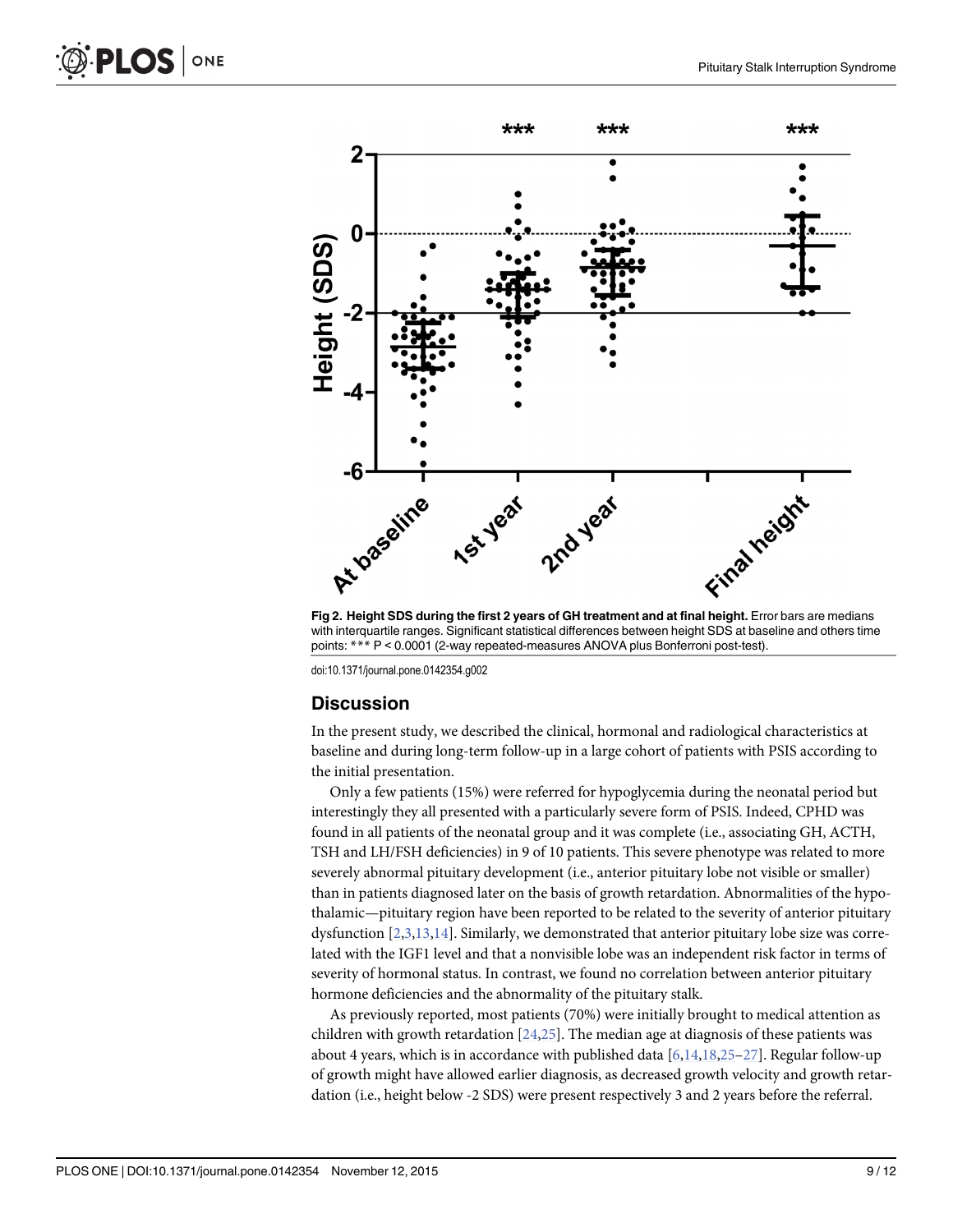<span id="page-9-0"></span>Moreover, features suggestive of neonatal hormonal deficiency (hypoglycemia, jaundice, and micropenis/cryptorchidism in males) were found in about one third of the patients in our study and others  $[14, 18, 24, 27]$  $[14, 18, 24, 27]$  $[14, 18, 24, 27]$ , and should therefore prompt earlier evaluation of pituitary function and morphology. The later diagnosis could be explained, at least in part, by less severe endocrine impairment. Thus, most patients diagnosed on growth retardation (66%) had isolated GHD at diagnosis. This might have caused moderate and spontaneously reversible hypoglycemia during the neonatal period (found in 14% of patients with growth retardation); however, we could not document the characteristics of hypoglycemia (i.e., severity, duration, and need for a treatment) in these patients.

The frequency of CPHD in PSIS patients varies among reports, ranging from half to all patients [\[18,27,28](#page-11-0)]. These discrepancies may be explained by differences in the age of patients at evaluation. Indeed, in contrast to patients diagnosed in the neonatal period, who present with complete hypopituitarism at diagnosis, most of the patients diagnosed after investigation for growth retardation presented a progressive impairment of the residual pituitary function throughout childhood. One patient in our cohort was diagnosed at the age of 16.3 years owing to moderately short stature (height SDS at -1.9) and delayed puberty. Similarly, Ioachimescu et al. reported the case of a 14-year-old girl diagnosed with PSIS on the basis of delayed puberty with normal height  $[17]$  $[17]$  $[17]$ . These findings underline the need for periodic follow-up assessment for potential additional hormonal deficiencies in patients with PSIS until adulthood.

Although malformation was the reason for referral in only 15% of patients, we found a high frequency of extra-pituitary malformations, especially in the central nervous system and the craniofacial structures, in accordance with previous reports [[2](#page-10-0),[25,29,30\]](#page-11-0). This finding is in line with the hypothesis of abnormal pituitary development during the embryonic period and underlines the need for systematic screening for associated malformations. As expected, the presence of extra-pituitary malformations was associated with earlier diagnosis (4.1 years). Contrary to other studies [\[4,6](#page-10-0)], we did not find that the presence of these malformations was associated with more severe hormonal and radiological characteristics. Conversely, the diagnosis of PSIS should be considered in cases of malformation syndrome with short stature.

The male preponderance and the higher occurrence of breech delivery and cesarean section observed in our study are in keeping with other studies [\[2,4,14,](#page-10-0)[16,18](#page-11-0)] and did not differ with the initial presentation.

Interestingly, growth under GH treatment was similar in the patient groups (neonates versus patients with growth retardation, and syndromic versus nonsyndromic patients) and did not vary according to the pituitary MRI findings. The long-term results for adult height were satisfactory with a total height gain SDS of 2.3 and a normalized adult height, which is comparable to the results of other studies [[18,27,28\]](#page-11-0). As previously described, height SDS at baseline was a significant independent predictive factor of short- and long-term GH response, with short height at baseline showing a better response to treatment [\[30\]](#page-11-0).

# Conclusion

The present study suggests that patients with PSIS diagnosed in the neonatal period have a particularly severe form of PSIS with greater hormonal impairment related to more severely abnormal pituitary development, and they require early diagnosis and treatment.

The high frequency of associated extra-pituitary malformations in patients with PSIS underlines the need for systematic screening for associated malformations. However, the presence of these malformations does not seem to be associated with more severe hormonal and radiological characteristics. Last, we documented a progressive worsening of endocrine impairment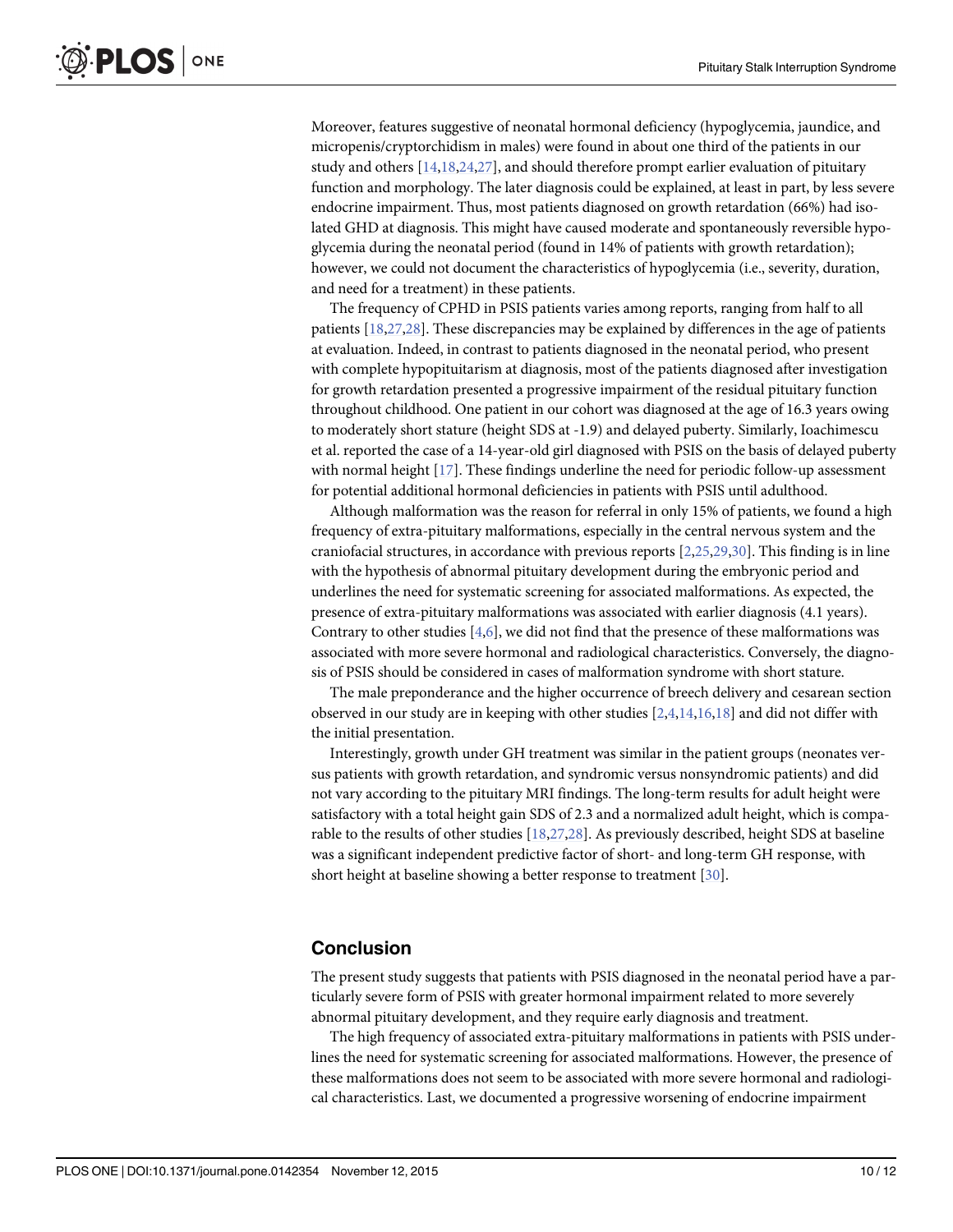<span id="page-10-0"></span>throughout childhood, justifying periodic follow-up to check for additional hormonal deficiencies in patients with PSIS.

#### Acknowledgments

We thank Mrs C. Stott for the review of the manuscript.

#### Author Contributions

Conceived and designed the experiments: CB TE. Performed the experiments: CB CZ TE. Analyzed the data: CB TE MT. Wrote the paper: CB TE MT. Revising manuscript content: CB CZ GD IO CP BJ AC ZA JPS AS MT TE.

#### References

- [1.](#page-1-0) Fujisawa I, Kikuchi K, Nishimura K, Togashi K, Itoh K, Noma S, et al. Transection of the pituitary stalk: development of an ectopic posterior lobe assessed with MR imaging. Radiology. 1987 Nov; 165 (2):487–9. PMID: [3659371](http://www.ncbi.nlm.nih.gov/pubmed/3659371)
- [2.](#page-1-0) Chen S, Leger J, Garel C, Hassan M, Czernichow P. Growth hormone deficiency with ectopic neurohypophysis: anatomical variations and relationship between the visibility of the pituitary stalk asserted by magnetic resonance imaging and anterior pituitary function. J Clin Endocrinol Metab. 1999 Jul; 84 (7):2408-13. PMID: [10404812](http://www.ncbi.nlm.nih.gov/pubmed/10404812)
- [3.](#page-8-0) Hamilton J, Blaser S, Daneman D. MR imaging in idiopathic growth hormone deficiency. AJNR American journal of neuroradiology. 1998 Oct; 19(9):1609–15. PMID: [9802480](http://www.ncbi.nlm.nih.gov/pubmed/9802480)
- [4.](#page-1-0) Reynaud R, Albarel F, Saveanu A, Kaffel N, Castinetti F, Lecomte P, et al. Pituitary stalk interruption syndrome in 83 patients: novel HESX1 mutation and severe hormonal prognosis in malformative forms. Eur J Endocrinol. 2011 Apr; 164(4):457–65. doi: [10.1530/EJE-10-0892](http://dx.doi.org/10.1530/EJE-10-0892) PMID: [21270112](http://www.ncbi.nlm.nih.gov/pubmed/21270112)
- [5.](#page-1-0) Hellstrom A, Wiklund LM, Svensson E, Stromland K, Albertsson-Wikland K. Midline brain lesions in children with hormone insufficiency indicate early prenatal damage. Acta Paediatr. 1998 May; 87(5):528– 36. PMID: [9641734](http://www.ncbi.nlm.nih.gov/pubmed/9641734)
- [6.](#page-1-0) Simon D, Hadjiathanasiou C, Garel C, Czernichow P, Leger J. Phenotypic variability in children with growth hormone deficiency associated with posterior pituitary ectopia. Clin Endocrinol (Oxf). 2006 Apr; 64(4):416–22.
- [7.](#page-1-0) Deal C, Hasselmann C, Pfaffle RW, Zimmermann AG, Quigley CA, Child CJ, et al. Associations between pituitary imaging abnormalities and clinical and biochemical phenotypes in children with congenital growth hormone deficiency: data from an international observational study. Hormone research in paediatrics. 2013; 79(5):283–92. doi: [10.1159/000350829](http://dx.doi.org/10.1159/000350829) PMID: [23689058](http://www.ncbi.nlm.nih.gov/pubmed/23689058)
- [8.](#page-1-0) Bozzola M, Mengarda F, Sartirana P, Tato L, Chaussain JL. Long-term follow-up evaluation of magnetic resonance imaging in the prognosis of permanent GH deficiency. Eur J Endocrinol. 2000 Oct; 143 (4):493–6. PMID: [11022195](http://www.ncbi.nlm.nih.gov/pubmed/11022195)
- 9. Jagtap VS, Acharya SV, Sarathi V, Lila AR, Budyal SR, Kasaliwal R, et al. Ectopic posterior pituitary and stalk abnormality predicts severity and coexisting hormone deficiencies in patients with congenital growth hormone deficiency. Pituitary. 2012 Jun; 15(2):243–50. PMID: [21667124.](http://www.ncbi.nlm.nih.gov/pubmed/21667124) doi: [10.1007/s11102-](http://dx.doi.org/10.1007/s11102-011-0321-4) [011-0321-4](http://dx.doi.org/10.1007/s11102-011-0321-4)
- 10. Maghnie M, Strigazzi C, Tinelli C, Autelli M, Cisternino M, Loche S, et al. Growth hormone (GH) deficiency (GHD) of childhood onset: reassessment of GH status and evaluation of the predictive criteria for permanent GHD in young adults. J Clin Endocrinol Metab. 1999 Apr; 84(4):1324–8. PMID: [10199773](http://www.ncbi.nlm.nih.gov/pubmed/10199773)
- [11.](#page-1-0) Murray PG, Hague C, Fafoula O, Gleeson H, Patel L, Banerjee I, et al. Likelihood of persistent GH deficiency into late adolescence: relationship to the presence of an ectopic or normally sited posterior pituitary gland. Clin Endocrinol (Oxf). 2009 Aug; 71(2):215–9.
- [12.](#page-1-0) Kikuchi K, Fujisawa I, Momoi T, Yamanaka C, Kaji M, Nakano Y, et al. Hypothalamic-pituitary function in growth hormone-deficient patients with pituitary stalk transection. J Clin Endocrinol Metab. 1988 Oct; 67(4):817–23. PMID: [3138279](http://www.ncbi.nlm.nih.gov/pubmed/3138279)
- [13.](#page-1-0) Maghnie M, Larizza D, Triulzi F, Sampaolo P, Scotti G, Severi F. Hypopituitarism and stalk agenesis: a congenital syndrome worsened by breech delivery? Horm Res. 1991; 35(3-4):104-8. PMID: [1806462](http://www.ncbi.nlm.nih.gov/pubmed/1806462)
- [14.](#page-1-0) Pinto G, Netchine I, Sobrier ML, Brunelle F, Souberbielle JC, Brauner R. Pituitary stalk interruption syndrome: a clinical-biological-genetic assessment of its pathogenesis. J Clin Endocrinol Metab. 1997 Oct; 82(10):3450–4. PMID: [9329385](http://www.ncbi.nlm.nih.gov/pubmed/9329385)